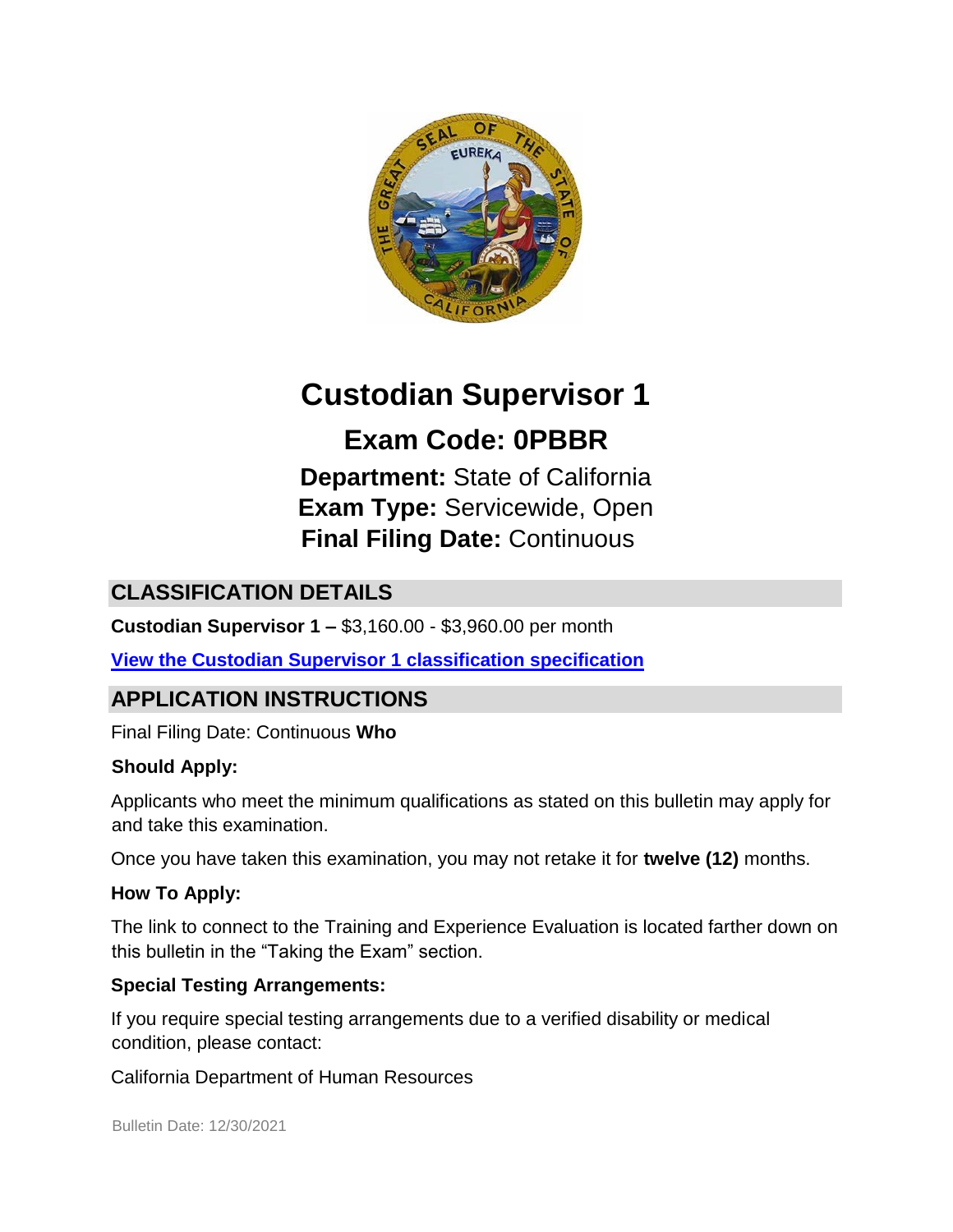CalCareer Service Center 1810 16<sup>th</sup> Street Sacramento, CA 95814

Phone: (866) 844-8671 Email: CalCareer@CalHR.CA.GOV

California Relay Service: 7-1-1 (TTY and voice)

TTY is a Telecommunications Device for the Deaf, and is reachable only from phones equipped with a TTY Device

### **MINIMUM QUALIFICATIONS**

All applicants must meet the education and/or experience requirements as stated on this exam bulletin to be accepted into the examination. Part-time or full-time jobs, regardless of whether paid or volunteer positions, and inside or outside California state service will count toward experience.

### **Custodian Supervisor 1**

#### **Either I**

One year in California state service performing duties of a class with a level of responsibility equivalent to a Custodian II; **or**

**II** 

18 months in California state service performing duties of a class with a level of responsibility equivalent to a Custodian I; **or**

#### **III**

Two years of professional cleaning experience, with at least one year leading, directing, and giving instruction and training to custodians, inmates, youth offenders, or institutional residents engaged in cleaning services. Possession of a high school diploma or equivalent can be substituted for six months of the required non-lead experience.

### **POSITION DESCRIPTION**

### **Custodian Supervisor 1**

Under direction, incumbents direct, plan, organize, supervise, and assist with the cleaning and custodial work of Custodians, inmates, youth offenders, or institutional residents; evaluate their performance; supervise the operation of custodial machinery and equipment; perform inspections and maintain custodial practices and standards of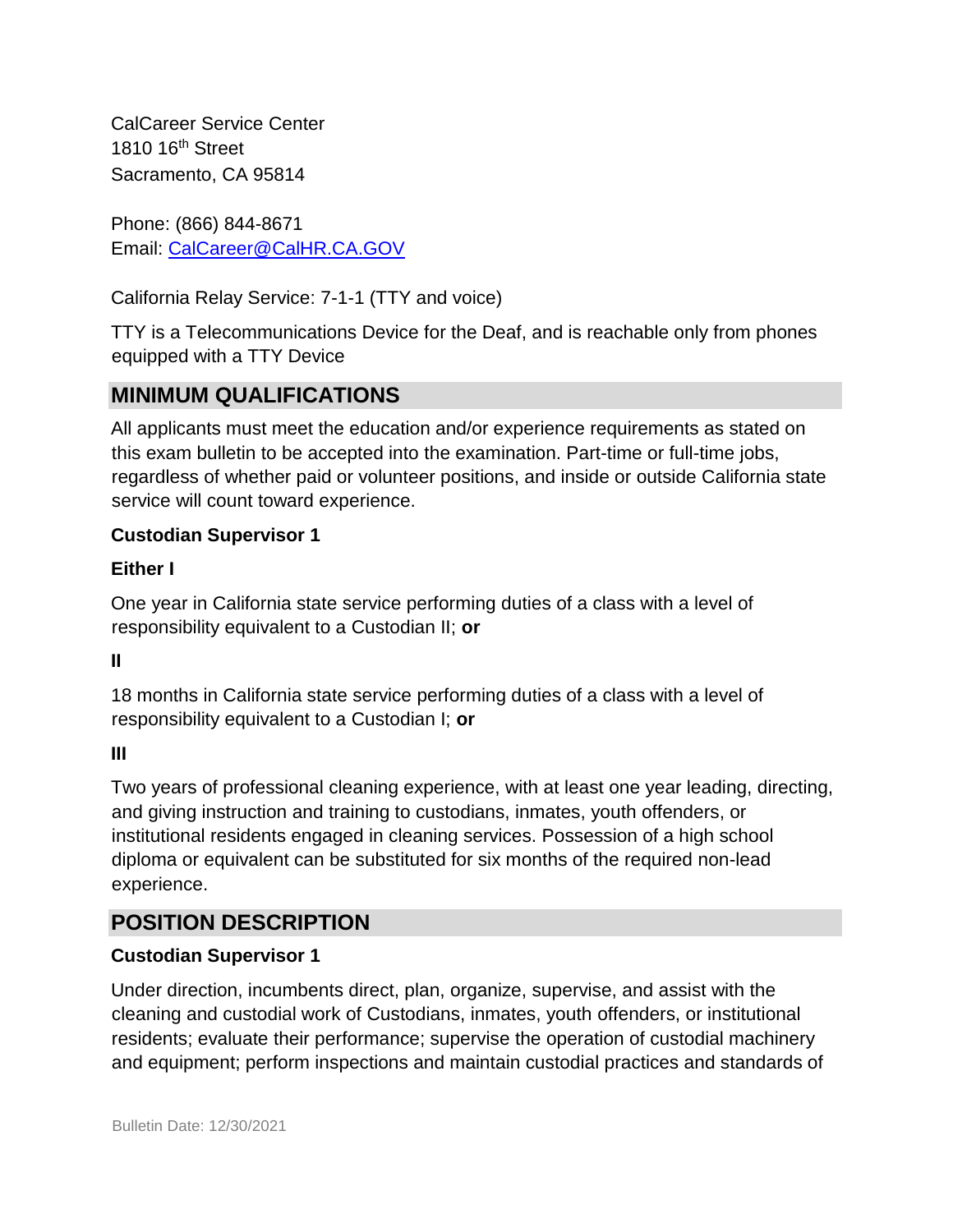safety and sanitation; train new employees; keep records and prepare reports; and may act on behalf of the Custodian Supervisor II in his/her absence.

### **EXAMINATION SCOPE**

This examination consists of the following components:

#### **Training and Experience Evaluation –** Weighted 100% of the final score.

The examination will consists solely of a **Training and Experience Evaluation.** To obtain a position on the eligible list, a minimum score of 70% must be received. Applicants will receive their score upon completion of the Training and Experience Evaluation process.

In addition to evaluating applicants' relative knowledge, skills, and ability, as demonstrated by quality and breadth of education and/or experience, emphasis in each exam component will be measuring competitively, relative job demands, each applicant's:

#### **Knowledge of:**

- 1. Materials, chemicals, disinfectants, equipment, and methods used in professional cleaning work
- 2. Sanitation and safety measures in the operating, cleaning and care of equipment and work areas
- 3. Safety practices
- 4. Training techniques
- 5. Procurement documents for cleaning supplies
- 6. Personal computer hardware and/or software products
- 7. Principles of effective supervision
- 8. Training methods
- 9. Use of purchase orders for cleaning supplies and equipment
- 10.Supervisor's responsibility for promoting equal opportunity in hiring and employee development and promotion, and for maintaining a work environment which is free of discrimination and harassment.

#### **Ability to:**

- 1. Safely use and care for equipment and supplies
- 2. Safely use manual and/or electric cleaning equipment
- 3. Keep accurate inventories
- 4. Follow directions
- 5. Learn and perform routine custodial tasks
- 6. Work courteously and cooperatively with others
- 7. Safely lift and carry objects weighing up to 50 pounds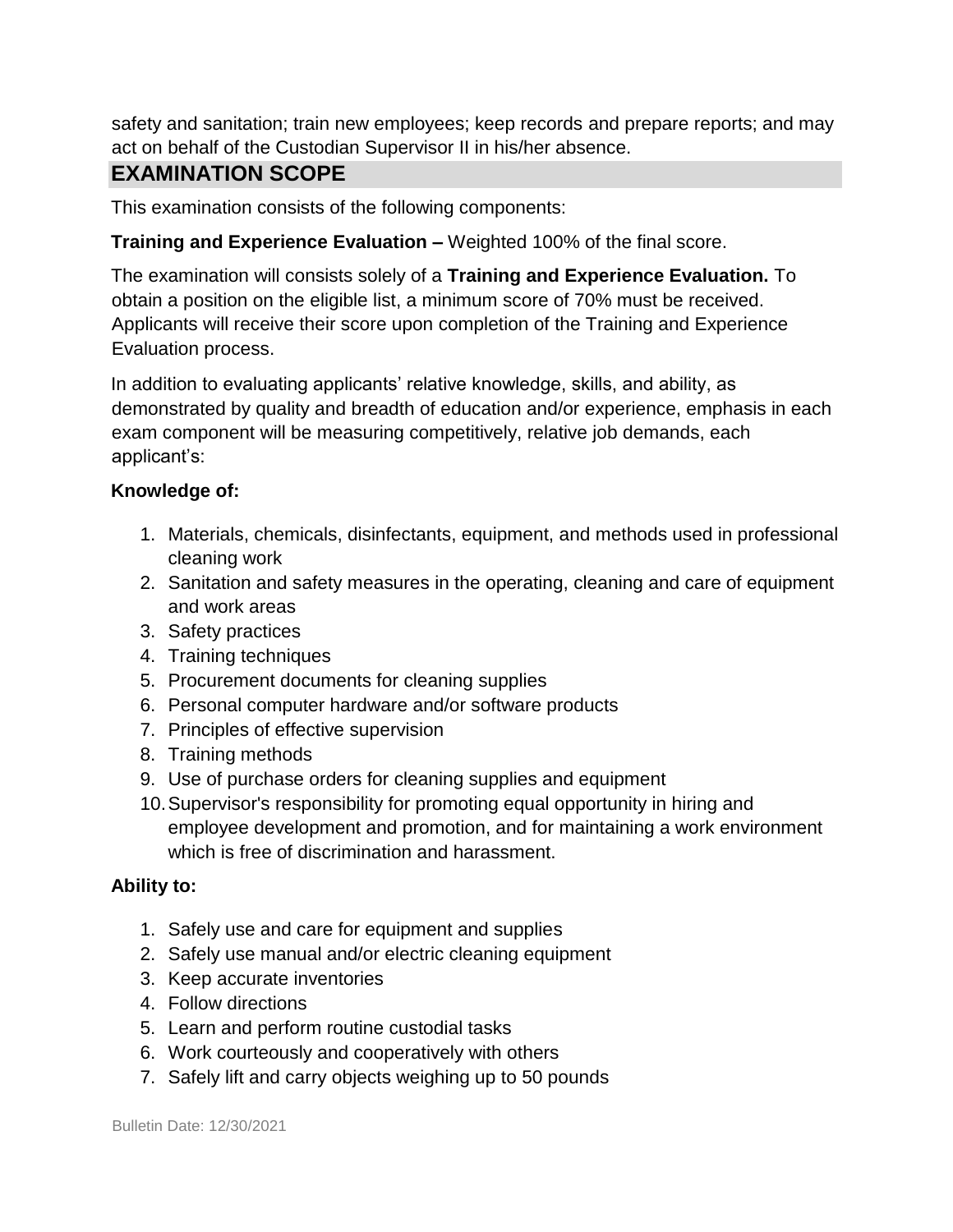- 8. Identify and resolve complex issues as it relates to custodial functions
- 9. Utilize acceptable work habits and meet established standards
- 10.Communicate effectively
- 11.Promote positive, collaborative, and professional working relationships
- 12.Facilitate meetings to provide information and determine action needed
- 13.Plan, organize and/or manage multiple tasks
- 14.Work independently or as a team member
- 15.Plan, organize, and direct the work of others
- 16.Conduct in-service training programs
- 17.Keep inventories and make requisitions
- 18.Analyze situations accurately and implement an effective course of action
- 19.Effectively promote equal opportunity in employment and maintain a work environment that is free of discrimination and harassment.

### **Ability to (in departments with inmates or mental health patients):**

- 1. Maintain order and supervise the conduct of persons committed
- 2. Prevent escapes and injury of these persons, to themselves, to others, and to property
- 3. Maintain security of work areas and work materials

### **Ability to (while working in a military base setting):**

- 1. Make various minor building repairs
- 2. Work from ladders, scaffolds, and in high places
- 3. Write clear and concise reports
- 4. Analyze situations accurately and adopt an effective course of action
- 5. Keep records of State property

# **ELIGIBLE LIST INFORMATION**

A servicewide, open eligible list for the **Custodian Supervisor 1** classification will be established for the State of California (all State of California departments, statewide).

The names of successful competitors will be merged onto the eligible list in order of final score regardless of exam date. Eligibility expires **twelve (12) months** after it is established. Applicants must then retake the examination to reestablish eligibility. Veterans' Preference will be granted for this examination. In accordance with Government Codes 18973.1 and 18973.5, whenever any veteran, or widow or widower of a veteran achieves a passing score on an open examination, he or she shall be ranked in the top rank of the resulting eligible list.

Veterans status is verified by the California Department of Human Resources (CalHR). Information on this program and [the Veterans' Preference Application](https://www.jobs.ca.gov/CalHRPublic/Landing/Jobs/VeteransInformation.aspx) [\(](https://www.jobs.ca.gov/CalHRPublic/Landing/Jobs/VeteransInformation.aspx)Std. form 1093)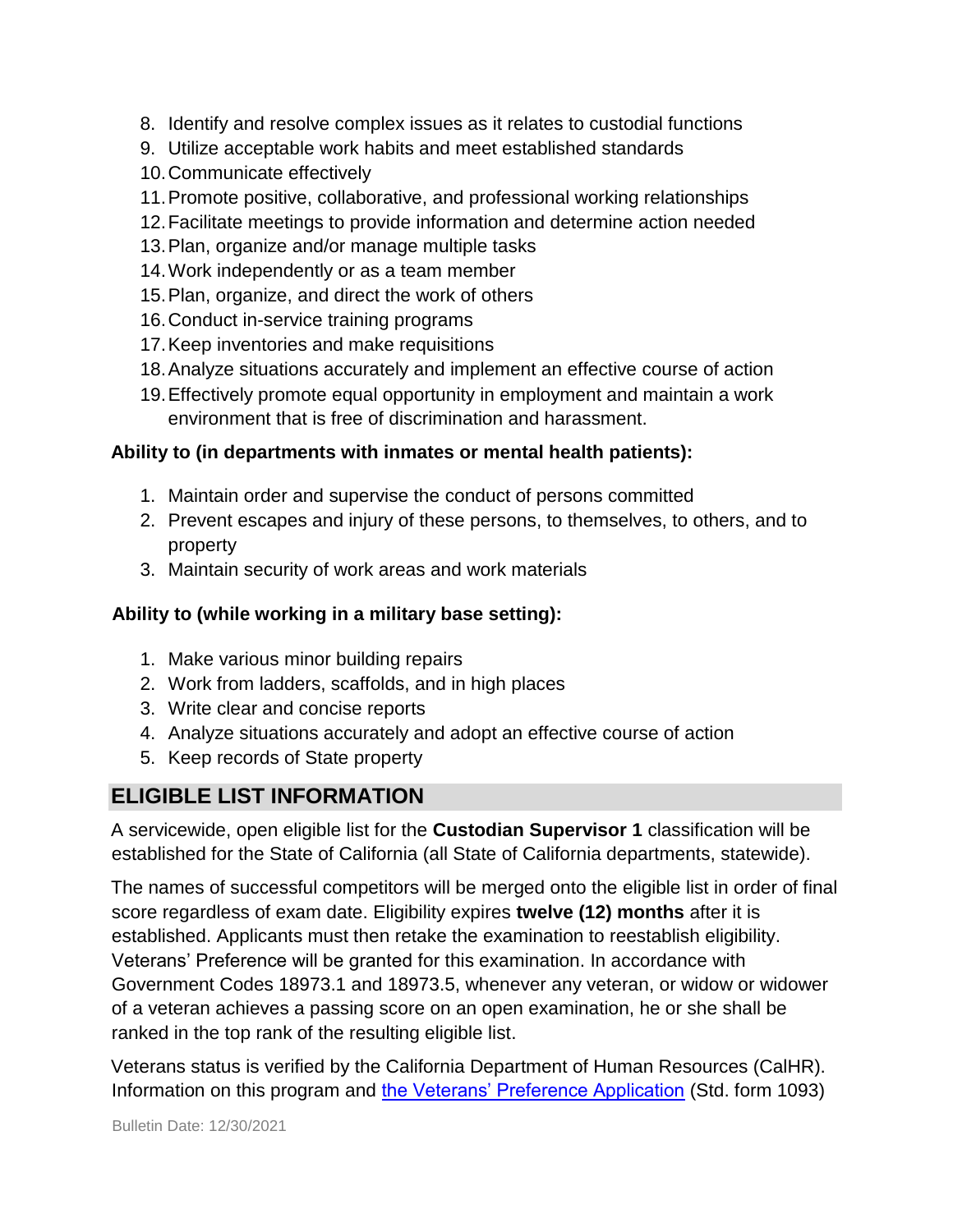is available online**.** Additional information on veteran benefits is available at the Department of Veterans Affairs.

# **EXAMINATION INFORMATION**

**[Preview of the](https://jobs.ca.gov/jobsgen/0PBBRc.pdf) [Custodian Supervisor 1](https://jobs.ca.gov/jobsgen/0PBBRc.pdf) [Training and Experience Evaluation](https://jobs.ca.gov/jobsgen/0PBBRc.pdf)**

# **PREPARING FOR THE EXAMINATION**

Here is a list of suggested resources to have available prior to taking the exam.

**Employment History:** Employment dates, job titles, organization names and addresses, names of supervisors or persons who can verify your job responsibilities, and phone numbers of persons listed above.

**Education:** School names and addresses, degrees earned, dates attended, courses taken (verifiable on a transcript), persons or office who can verify education, and phone numbers of persons or offices listed above.

**Training:** Class titles, certifications received, names of persons who can verify your training, and phone numbers of persons listed above.

### **TAKING THE EXAMINATION**

**[Take the](https://www.jobs.ca.gov/CalHRPublic/Login.aspx?ExamId=0PBBR) [Custodian Supervisor 1 examination](https://www.jobs.ca.gov/CalHRPublic/Login.aspx?ExamId=0PBBR)**

### **TESTING DEPARTMENTS**

State of California (all State of California departments)

### **CONTACT INFORMATION**

California Department of Human Resources CalCareer Service Center 1810 16th Street Sacramento, CA 95814 Phone: (866) 844-8671 Email: CalCareer@CalHR.CA.GOV

California Relay Service: 7-1-1 (TTY and voice)

TTY is a Telecommunications Device for the Deaf, and is reachable only from phones equipped with a TTY Device.

# **EQUAL OPPORTUNITY EMPLOYER**

The State of California is an equal opportunity employer to all, regardless of age, ancestry, color, disability (mental and physical), exercising the right of family care and medical leave, gender, gender expression, gender identity, genetic information, marital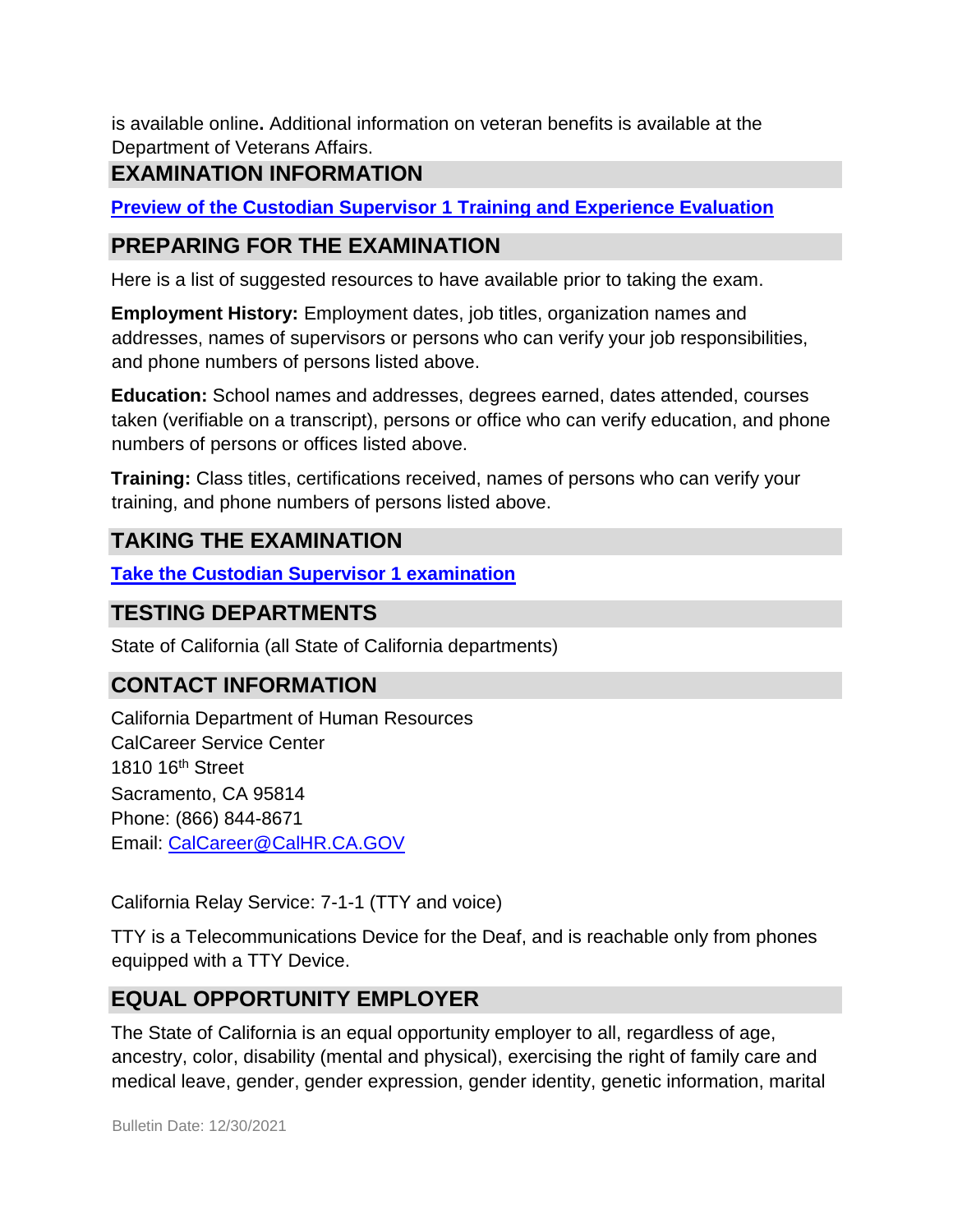status, medical condition, military or veteran status, national origin, political affiliation, race, religious creed, sex (includes pregnancy, childbirth, breastfeeding, and related medical conditions), and sexual orientation.

# **DRUG-FREE STATEMENT**

It is an objective of the State of California to achieve a drug-free State work place. Any applicant for State employment will be expected to behave in accordance with this objective, because the use of illegal drugs is inconsistent with the law of the State, the rules governing civil service, and the special trust placed in public servants.

### **GENERAL INFORMATION**

Examination and/or Employment Application (STD 678) forms are available at the California Department of Human Resources, local offices of the Employment Development Department, and through your **[CalCareer Account.](http://www.jobs.ca.gov/)**

If you meet the requirements stated on this examination bulletin, you may take this examination, which is competitive. Possession of the entrance requirements does not assure a place on the eligible list. Your performance in the examination described in this bulletin will be rated against a predetermined job-related rating, and all applicants who pass will be ranked according to their score.

The California Department of Human Resources (CalHR) reserves the right to revise the examination plan to better meet the needs of the service, if the circumstances under which this examination was planned change. Such revision will be in accordance with civil service laws and rules and all applicants will be notified.

General Qualifications: Applicants must possess essential personal qualifications including integrity, initiative, dependability, good judgement, the ability to work cooperatively with others, and a state of health consistent with the ability to perform the assigned duties of the class. A medical examination may be required. In open examinations, investigation may be made of employment records and personal history and fingerprinting may be required.

Eligible Lists: Eligible lists established by competitive examination, regardless of date, must be used in the following order: 1) sub-divisional promotional, 2) departmental promotional, 3) multi-departmental promotional, 4) servicewide promotional, 5) departmental open, 6) open. When there are two lists of the same kind, the older must be used first. Eligible lists will expire in one to four years unless otherwise stated on the bulletin.

High School Equivalence: Equivalence to completion of the  $12<sup>th</sup>$  grade may be demonstrated in any one of the following ways: 1) passing the General Education Development (GED) Test; 2) completion of 12 semester units of college-level work; 3) certification form the State Department of Education, a local school board, or high